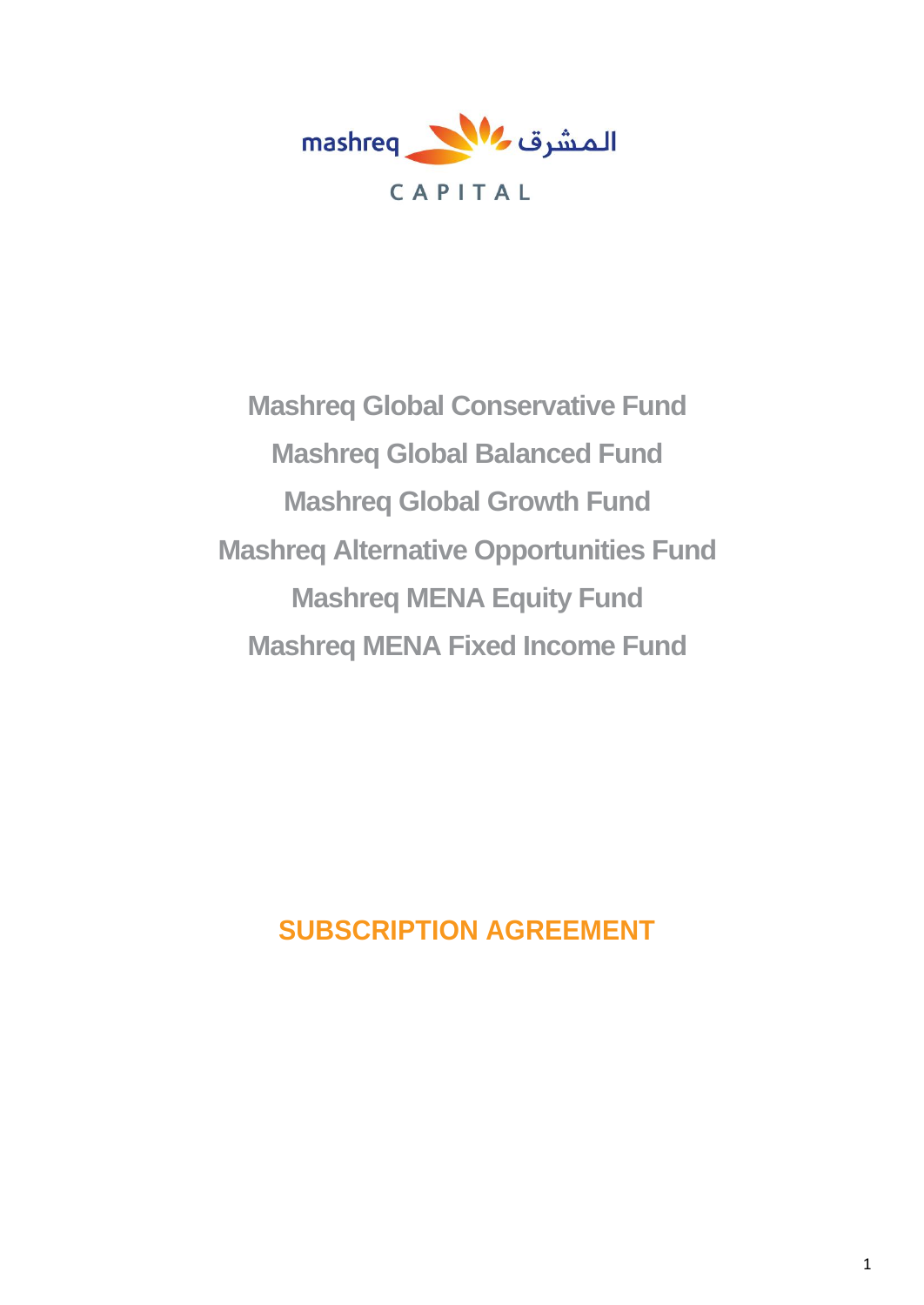# **Contents**

| 1. Definitions and Interpretation               | 3   |
|-------------------------------------------------|-----|
| 2. Subscription Process                         |     |
| 3. Subscription Price                           |     |
| 4. Completion                                   |     |
| 5. Representations and Warranties               | 4   |
| 6. Client Suitability and Client Classification | 5   |
| 7. Subscription Support Documentation           | 5   |
| 8. Other provisions                             | 6   |
| Schedule 1 - Bank Account Details               | - 8 |
| Schedule 2 - Subscriber Questionnaire           | 10  |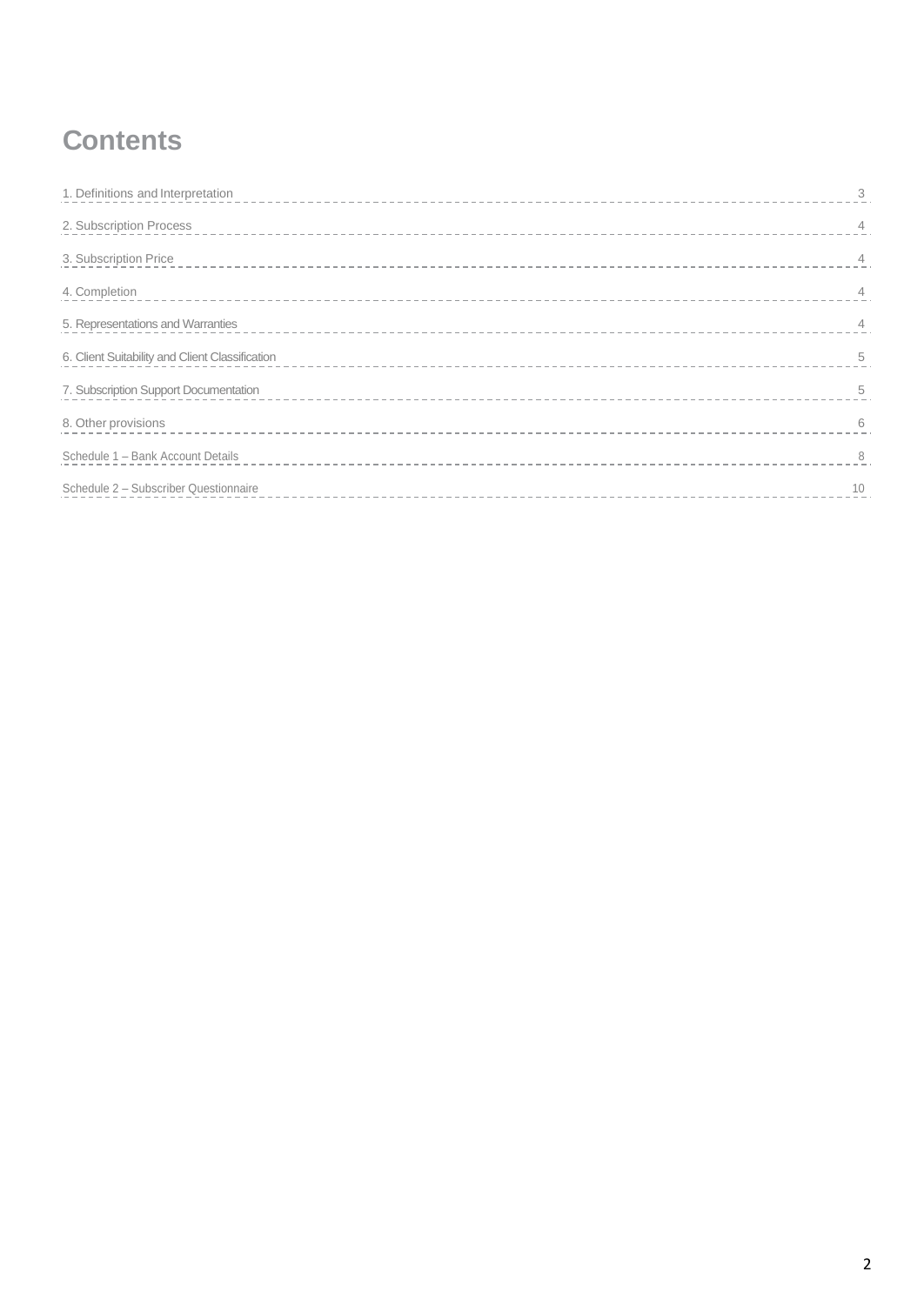#### **This AGREEMENT is dated** and is **made BETWEEN:**

- 1. The person or entity detailed in Schedule 2 hereto (the "**Subscriber**"); and
- 2. **Mashreq Capital Funds (OEIC) PLC** (the "**Company**"), a public company which is an open-ended investment company incorporated in the Dubai International Finance Centre with registered number 2558, whose registered office is currently at Al Fattan Currency House, Tower 2, Office number 2803, level 28, DIFC, PO Box 1250, Dubai, United Arab Emirates, represented by **Mashreq Capital (DIFC) Limited**, a private company incorporated in the DIFC, as Fund Manager (the "**Fund Manager**"). References in this Agreement to an action by the Fund Manager shall where applicable be read as the Fund Manager acting on behalf of the Company and references to an action by the Company shall where applicable be read as the Fund Manager acting on behalf of the Company.

#### **BACKGROUND**

- Investors may subscribe for the Class "GC A" Shares, Class "GC B" Shares, Class "GC I" Shares, Class "GB A" Shares, Class "GB B" Shares, Class "GB C" Shares, Class "GB I" Shares, Class "GG A" Shares, Class "GG I" Shares, Class "AO A" Shares, Class "AO B" Shares, Class "ME AA USD" Shares, Class "ME AA AED" Shares, Class "ME BA USD" Shares, Class "ME BI USD" Shares, Class "ME BA AED" Shares, Class "ME BI AED" Shares, Class "MFI AA USD" Shares, Class "MFI AA AED" Shares, Class "MFI BA USD" Shares, Class "MFI BI USD" Shares, Class "MFI BA AED" Shares, Class "MFI BI AED" Shares and Class "MFI CA USD" Shares to be issued by the Company in respect of the Company's sub-funds **Mashreq Global Conservative Fund**, **Mashreq Global Balanced Fund**, **Mashreq Global Growth Fund, Mashreq Alternative Opportunities Fund, Mashreq MENA Equity Fund and the Mashreq MENA Fixed Income Fund.**
- 2. The Subscriber has agreed to subscribe for such number of Class "GC" Shares in respect of **Mashreq Global Conservative Fund**, "GB" Shares in respect of **Mashreq Global Balanced Fund**, "GG" Shares in respect of **Mashreq Global Growth Fund**, "AO" Shares in respect of **Mashreq Alternative Opportunities Fund**, "ME" Shares in the **Mashreq MENA Equity Fund** and "MFI" Shares in the **Mashreq MENA Fixed Income Fund** (the "**Subscription Shares**") that corresponds with the amount being invested by the Subscriber as set out in Schedule 2 hereto or by virtue of a Further Subscription Instruction on the terms and conditions set out in this Agreement and in the Prospectus. The applicable Subscription Price per Subscription Share will be computed in accordance with the provisions of the Prospectus.

#### **NOW IT IS HEREBY AGREED as follows:**

#### **1. Definitions and Interpretation**

1.1 In this Agreement, unless the context otherwise requires:

"**Administrator**" means Apex Fund Services (Dubai) Ltd.

"**Agreement**" means this subscription agreement including any schedules annexed hereto.

"**Articles**" means the articles of association of the Company.

"**Business Day**" means a day on which banks are open for general banking business in the DIFC and in such other place or places as may be specified in the Prospectus.

"**Completion**" means the completion of the subscription for the Subscription Shares pursuant to Clause 4.

"**Controlling Interest**" means (a) the ownership or control (directly or indirectly) of more than five percent (5%) of the fully diluted voting share capital of the relevant undertaking, or the ability to control the undertaking through contractual or other arrangements; and/or (b) the ability to direct the casting of more than five percent (5%) of the fully diluted votes exercisable at general meetings of the relevant undertakings on all, or substantially all, matters; and/or (c) the right to appoint or remove directors of the relevant undertaking holding a majority of the voting rights at meetings of the board of directors on all, or substantially all, matters.

"**CRS**" means the Common Reporting Standards (Standard for Automatic Exchange of Financial Account Information) issued by Organisation for Economic Co-operation and Development on 15 July 2014 and amended from time to time.

"**DFSA**" means the Dubai Financial Services Authority and includes any successor or replacement agency or authority.

"**DIFC**" means the Dubai International Financial Centre.

"**Encumbrance**" means any mortgage, charge (fixed or floating), pledge, lien, option, right to acquire, assignment by way of security, trust arrangement for the purpose of providing security or any other security interest of any kind, including retention arrangements and any agreement to create any of the foregoing.

"**FATCA**" means:(a) sections 1471 to 1474 of the US Internal Revenue Code of 1986 or any associated regulations; (b) any treaty, law or regulation of any other jurisdiction, or relating to an intergovernmental agreement between the US and any other jurisdiction, which (in either case) facilitates the implementation of any law or regulation referred to in paragraph (a) above; or (c) any agreement pursuant to the implementation of any treaty, law or regulation referred to in paragraphs (a) or (b) above with the US Internal Revenue Service, the US government or any governmental or taxation authority in any other jurisdiction.

"**FATF**" means the Financial Action Task Force and includes any successor or replacement agency or authority.

"**Further Subscription Instruction**" means a further subscription instruction for Shares made to the Fund Manager in accordance with Clause 7.4.

**"MENA"** means the United Arab Emirates, Bahrain, Kingdom of Saudi Arabia, Oman, Qatar, Kuwait, Lebanon, Syria, Iraq, Palestine, Jordan, Algeria, Egypt, Morocco, Libya, Tunisia, Sudan and Turkey.

"**Parties**" means jointly the Subscriber and the Company (represented by the Fund Manager) and the expression "**Party**" means either one of them.

"**Politically Exposed Person**" means a natural person (and includes, where relevant, a family member or close associate) who is or has been entrusted with a prominent public function, whether in the State or elsewhere, including but not limited to, a head of state or of government, senior politician, senior government, judicial or military official, ambassador, senior person in an International Organisation, senior executive of a state owned corporation, an important political party official, or a member of senior management or an individual who has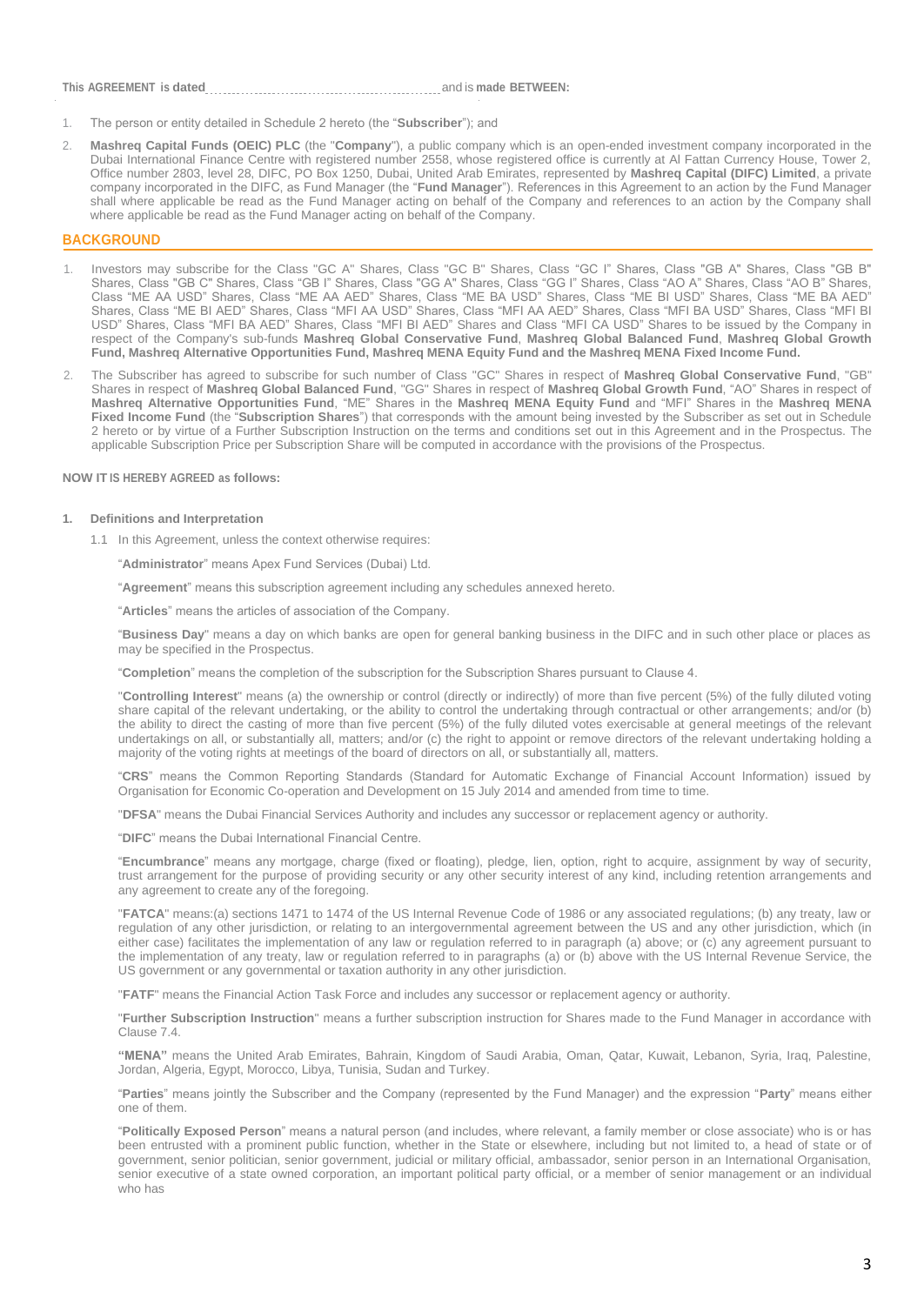"**Prospectus**" means the most recent prospectus of the Company and its amendments, schedules, annexes, supplements and updates.

"**Rules**" means the rules of the DIFC and of the DFSA.

"**Share(s)**" means any share issued by the Company.

"**Subscription Price**" means the subscription price per Subscription Share to be paid by the Subscriber in accordance with the relevant provisions of the Prospectus, as indicated in Clause [3](#page-3-0) (["Subscription Price"](#page-3-0)) of this Agreement.

"**Underlying Beneficial Owner**" means any natural person(s) who directly or indirectly own(s) or control(s) 5% or more of the shares of a company and/or any natural person(s) who exercise(s) a Controlling Interest in that company.

"**US**" means the United States of America.

"**Warranties**" means the representations and warranties set out in Clause 5 and the expression "Warranty" means any of them.

- 1.2 In this Agreement, any reference, expressed or implied, to an enactment (which includes any legislation in any jurisdiction) includes references to: that enactment as amended, extended or applied by or under any other enactment (before or after signature of this agreement); any enactment which that enactment re-enacts (with or without modification); and any subordinate legislation made (before or after signature of this Agreement) under that enactment, as re-enacted, amended, extended or applied.
- 1.3 In this Agreement:
	- (a) references to a Party to this Agreement include references to the successors or assignees (immediate or otherwise) of that Party; and
	- (b) references to the singular includes the plural and vice versa.
- 1.4 In this Agreement, unless the contrary intention appears, a reference to a Clause or a Schedule is a reference to a clause of or schedule of this Agreement.
- 1.5 The headings in this Agreement do not affect its interpretation.

#### **2. Subscription Process**

- 2.1 At Completion, the Subscriber (relying on the Warranties and undertakings contained in this Agreement) shall subscribe for the Subscription Shares and the Company shall issue and allot the Subscription Shares to the Subscriber.
- 2.2 The Company acknowledges that the Subscriber enters into this Agreement in reliance on the Warranties and undertakings on the part of the Fund Manager set out in this Agreement.
- 2.3 The Subscriber acknowledges and agrees that the Fund Manager, its agents and service providers reserve the right to decline the subscription of the Subscriber (in whole or in part) at the absolute discretion of the Fund Manager, without the Fund Manager being under any obligation to give any reasons, in which event the moneys paid by the Subscriber or the relevant part thereof will be returned, if permitted by applicable law, to the Subscriber without interest and at the risk and expense of the Subscriber.

#### <span id="page-3-0"></span>**3. Subscription Price**

The Subscription Price per Subscription Share to be paid by the Subscriber to the Company for the Subscription Shares shall be the subscription price (including the applicable subscription fee and dilution levy, as applicable) as defined and specified in the Prospectus. The Subscription Price shall be paid in the reference currency of the relevant class of Shares.

#### **4. Completion**

- 4.1 Completion shall take place within three Business Days of the date of this Agreement or Further Subscription Instruction, as subject to successful completion of KYC requirements, whereby the Company shall:
	- i. allot and issue (as fully paid up) the Subscription Shares to the Subscriber; and

ii.register the Subscriber as the holder of the Subscription Shares.

- 4.2 The Subscriber shall pay the Subscription Price to the Company (or to its agents or service providers) for the account of **Mashreq Global Conservative Fund, Mashreq Global Balanced Fund**, **Mashreq Global Growth Fund, Mashreq Alternative Opportunities Fund, Mashreq MENA Equity Fund and/or Mashreq MENA Fixed Income Fund** by electronic bank transfer into bank account detailed in Schedule 1 hereto.
- 4.3 Email confirmation of Completion (indicating the total number of full and fractional Shares (up to four decimals) issued to the Subscriber as of the applicable Completion date) will be sent to the Subscriber at the address provided herein as soon as reasonably practicable and in no event later than two Business Days following the Completion date as of which such Shares have been issued.

#### **5. Representations and Warranties**

- 5.1 The Company warrants and represents to the Subscriber and its successors in title that:
	- (a) the Company has the legal right and full power and authority to enter into and perform this Agreement and any other documents to be executed by the Company pursuant to or in connection with this Agreement which, when executed, will constitute valid and binding obligations on the Company, in accordance with its respective terms;
	- (b) there are no Encumbrances on the Class "GC" Shares, Class "GB" Shares, Class "GG" Shares, Class "AO" Shares, Class "ME" Shares or Class "MFI" Shares or any arrangements or obligations to create any such Encumbrances;
	- (c) the Company is a Public Fund and Domestic Fund (each as defined in the laws of the DIFC and the Rules of the Dubai Financial Services Authority); and
	- (d) the Company is duly incorporated and validly existing under the laws of the DIFC.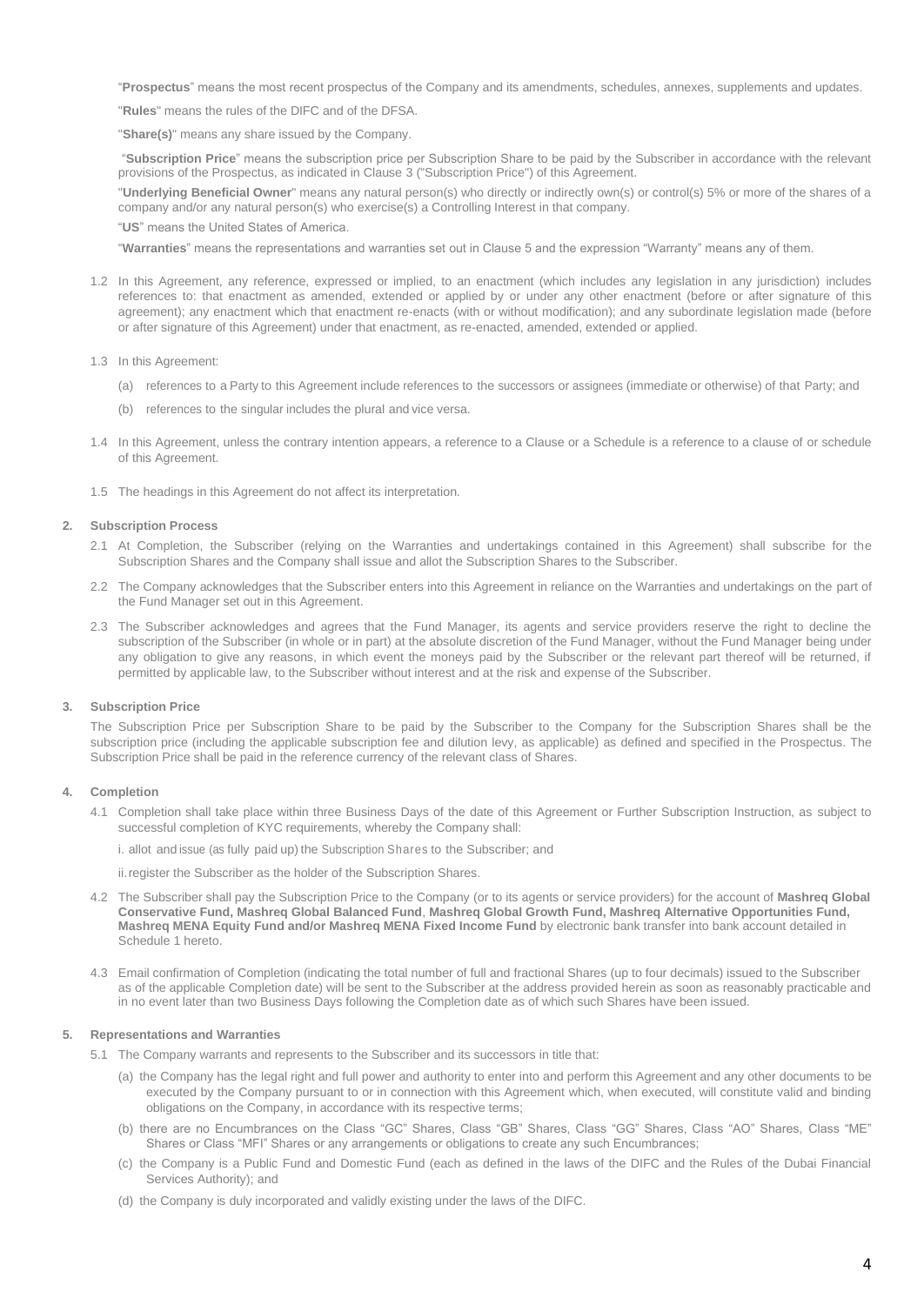- 5.2 The Subscriber hereby declares, subject to Clause 7.5 and subject to explicit approval from the Fund Manager, that the Subscription Shares are being acquired for its own account and not for any other person.
- 5.3 The Subscriber hereby declares that the Subscription Shares are not being acquired directly or indirectly in violation of any applicable law.
- 5.4 The Subscriber hereby declares its knowledge that the representations and declarations made by it in this Clause 5 are continuing and will be deemed to be repeated by it at each Further Subscription Instruction and are of the nature that will be relied upon by the Fund Manager (for itself and for the Company) and as such it agrees to be liable towards those to whom these representations are made. The Subscriber hereby further agrees that any changes in the facts underlying the representations herein shall be promptly advised by the Subscriber to the Fund Manager.
- 5.5 The Subscriber represents, confirms and warrants to the Fund Manager that it has reviewed and agrees with the terms, conditions and disclosures (including the risk factors and statements) set out in the Prospectus and the Articles and the documents incorporated by reference therein and has had the opportunity to ask any questions of, and to receive all the required answers from, the Fund Manager concerning its subscription for the Subscription Shares.
- 5.6 The Subscriber hereby declares that it intends to acquire the Subscription Shares for investment purposes for its own account and not for resale and further understands that there is no established secondary market for the Subscription Shares.
- 5.7 The Subscriber hereby declares that the information it has provided in Schedule 2 of this Agreement is true, complete, accurate and upto-date and that the Fund Manager (or any Administrator from time to time) can process, report and transfer the information contained therein to satisfy its legal and regulatory obligations as may apply from time to time. The Subscriber further agrees to promptly provide any supporting evidence as the Fund Manager (or any Administrator from time to time) may request from time to time. If any of the information or details provided by the Subscriber changes or is otherwise no longer correct, the Subscriber hereby declares that it will promptly notify the Administrator or Fund Manager of any such changes.
- 5.8 The Subscriber hereby declares that neither it nor its affiliates, respective Underlying Beneficial Owners, directors, officers, agents, employees or sub-contractors are individuals or entities that are the target of economic and financial sanctions measures imposed by the United Nations, the European Union, the United Kingdom, the US or any relevant and applicable jurisdiction.
- 5.9 The Subscriber hereby declares that it is, and shall continue to be, fully compliant with any applicable obligations under FATCA and CRS.
- 5.10 The Subscriber has the requisite legal capacity, power and authority (and if the undersigned offeror is a corporation, partnership, trust, estate or other legal entity), this authority has been duly organised, is validly existing and is in good legal standing in the jurisdiction of its organisation, and has received all the necessary authorisations requisite for corporations, in each case if applicable, to make this subscription and to acquire or purchase and hold the Subscription Shares in accordance with the terms hereof (and, if applicable, a true, correct and complete copy of corporate resolutions or other evidence of such authorisation is attached hereto).
- 5.11 The Subscriber understands that the Articles and the Prospectus restrict the transfers of the Subscription Shares in certain circumstances and that transfers may be made only to the extent permitted by such documents. The Subscriber also understands and agrees that transfers of Subscription Shares may only be made to a transferee who/which has duly completed and executed a transfer agreement in a form and substance satisfactory to the Fund Manager containing representations, warranties and agreements similar to those contained in this Agreement and acceptable to them.
- 5.12 The Subscriber agrees that any liability, or expense incurred by the Fund Manager, the Company or the Administrator in connection with any action, suit or proceeding resulting from, arising out of, or relating to any statement or any other action or inaction made by the Subscriber in this Agreement or otherwise in connection with its subscription for the Subscription Shares shall be indemnified by the Subscriber.
- 5.13 The Subscriber acknowledges and agrees that any stamp duties, transfer and other similar taxes in connection with the subscription, allotment, purchase or any transfer of the Subscription Shares permitted by the Fund Manager, including and not limited to duties or taxes, if any, by the laws in force in the DIFC or in any other jurisdiction will be the Subscriber's sole liability and that it shall be responsible for the payment thereof and all payments shall be made free and clear of and without any deduction or withholding of any nature and shall be made without any set off or counterclaim.

#### **6. Client Suitability and Client Classification**

Under this Agreement the Fund Manager is only acting as Fund Manager on behalf of the Company to accept and process subscriptions and is not providing a Financial Service (as defined in the General Rules (GEN) of the DFSA Rulebook). As a consequence, in accordance with the Rules, Subscribers are not, by virtue of the signing of this Agreement, Clients (as defined in the Conduct of Business Rules (COB) of the DFSA Rulebook) of the Fund Manager or the Company. No Client suitability tests or Client classification will be performed with respect to the Subscribers.

#### **7. Subscription Support Documentation**

- 7.1 The Subscriber shall provide such information and supporting documentation to the Fund Manager (or the Administrator) as will be required by the Fund Manager (or the Administrator) and as will be communicated by the Fund Manager (or the Administrator) to the Subscriber in order to verify the Subscriber's identity in compliance with applicable laws and regulations.
- 7.2 Where the Subscriber acts as a nominee or distributor for investors in relation to their exposure to the Fund, the Subscriber will be solely responsible for receiving the relevant identification documents and to verify the identity of these investors in compliance with the applicable anti money laundering regulations. Only persons regulated by the financial authority of their jurisdiction for such services will be entitled to act as a nominee or distributor for investors in relation to their exposure to the Fund. The Fund Manager reserves the right to request further information about the Subscriber and/or the source of wealth/funds of the Subscriber. The Subscriber acknowledges and agrees that failure or delay in providing such information may result in declining the subscription of the Subscriber. The Subscriber acknowledges that it shall, upon request, supply such information or make such representation to the Company and the Fund Manager in connection with such anti-money laundering measures or procedures adopted by the Company and the Fund Manager from time to time.
- 7.3 To the extent that the Subscriber has already subscribed for Shares and wishes to subscribe for either further Shares of the same class or Shares of a different class (a "**Further Subscription Instruction**") and in respect of their initial subscription they have already submitted all supporting documents to the Fund Manager (or its agents or service providers), the Fund Manager may at its discretion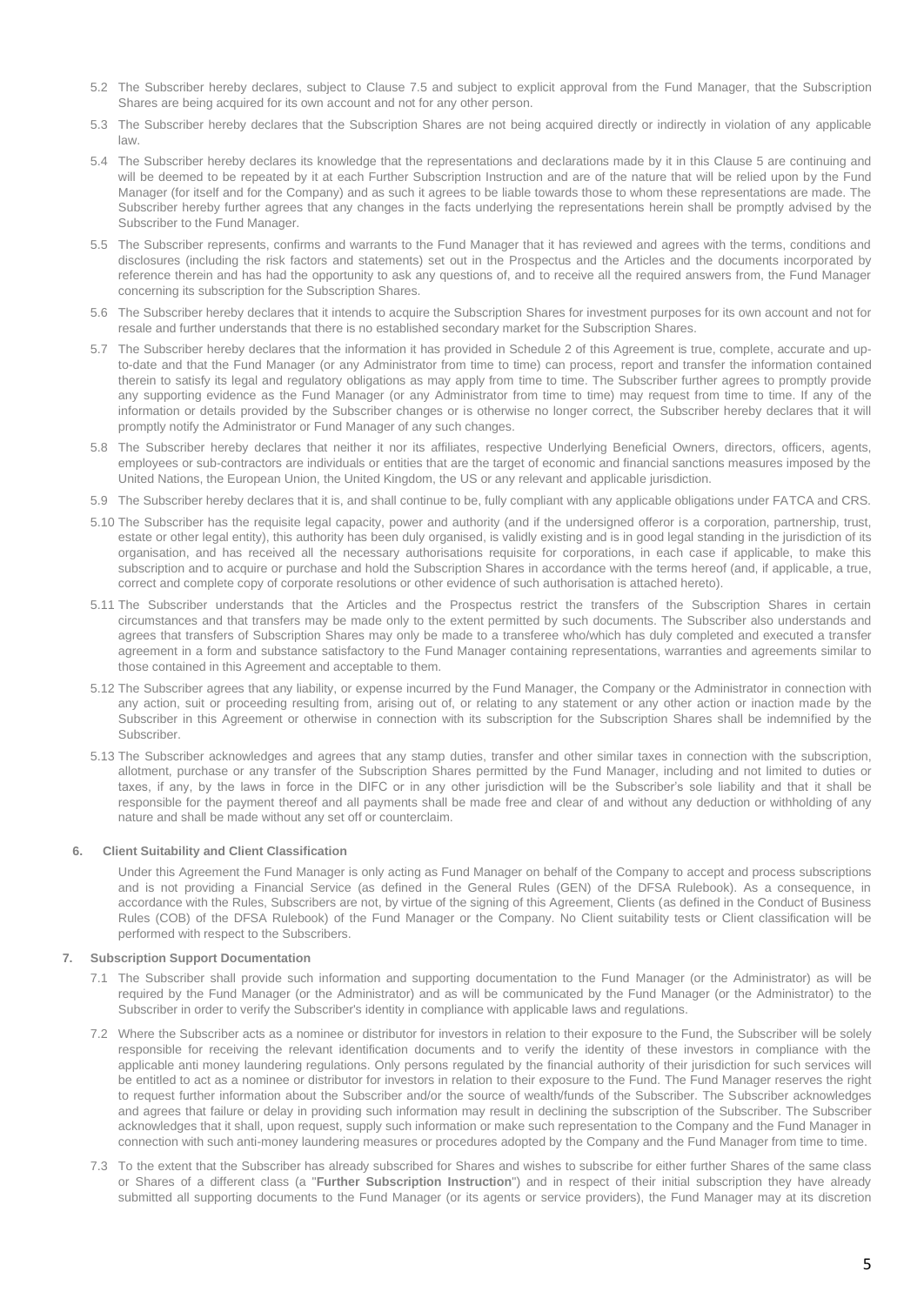waive the requirement for further identification documents to be provided. The Subscriber authorises the Fund Manager and the Administrator to accept and execute these Further Subscription Instructions.

- 7.4 Where the Subscriber intends to subscribe for Shares and request the redemption of Shares on a regular basis, on its own behalf or as nominee or as sub-distributor for the account of its clients, the Fund Manager may approve any future subscriptions or redemptions to occur via file transfer protocol or fax transmission. In such case, each subscription or redemption request for Shares by FTP or fax transmission will remain governed by the terms and conditions of the present Agreement. The Subscriber will assume all risks arising from the use of the agree communications means for Further Subscription Instructions and redemption of Shares requests (including error in communication or comprehension or fraud).
- 7.5 Where the Subscriber acts as a nominee or distributor for investors in relation to their exposure to the Fund, the Subscriber agrees that it is its responsibility to provide information to these investors in relation to their exposure to the Fund.
- 7.6 Where the Subscriber acts as a nominee or distributor for investors in relation to their exposure to the Fund, the Subscriber will provide the Fund Manager upon request the following information on a no-names basis for all these investors:
	- 7.6.1 the total amount invested in respect of each Sub-Fund by country of permanent address of the Investors;
	- 7.6.2 the types of those Investors (individual, company, trust, partnership or otherwise) in respect of each Sub-Fund; and
	- 7.6.3 the countries in which the Subscriber markets exposure to the Sub-Funds.

#### **8. Other provisions**

#### 8.1 Variation

No variation of this Agreement shall be effective unless in writing and signed by or on behalf of each of the Parties to this Agreement.

8.2 Further Assurance

At any time after the date of this Agreement, the Parties shall use their best endeavours to procure that any necessary third party shall execute such documents and do such acts and things as a Party may reasonably require for the purpose of giving to the Parties the full benefit of the provisions of this Agreement.

#### 8.3 Notices

- (a) Any notice, claim or demand in connection with this Agreement shall be in writing (a "**Notice**") and shall be sufficiently given or served if delivered or sent:
	- to the Subscriber address (electronic) stated in Schedule 2 hereto; and
	- ii. to the Company at: Office No. 2803, Level 28, Al Fattan Currency House, Tower 2, DIFC, Dubai, email: marketingteam@mashreq.com
- (b) Any Notice shall be sent by e-mail or courier delivery. If sent by courier, any Notice shall be conclusively deemed to have been received at the time of delivery. If sent by email, any Notice shall be conclusively deemed to have been received at the time of confirmation of receipt of such email by the Company (or the Fund Administrator).
- 8.4 Invalidity

If any provision in this Agreement shall be held to be illegal, invalid or unenforceable, in whole or in part, under any enactment or rule of law, such provision or part shall to that extent be deemed not to form part of this Agreement but the legality, validity or enforceability of the remainder of this Agreement shall not be affected.

8.5 Counterparts

This Agreement may be executed in any number of counterparts, all of which taken shall together constitute one and the same instrument. Any Party may enter into this Agreement by signing any such counterpart.

8.6 Whole Agreement

This Agreement supersedes all previous agreements and undertakings between the Parties with respect thereto.

8.7 Governing Law and Jurisdiction

This Agreement is governed by the laws in force in the DIFC. The Parties agree to submit to the exclusive jurisdiction of the DIFC courts any dispute or difference which may arise out of or in connection with this Agreement.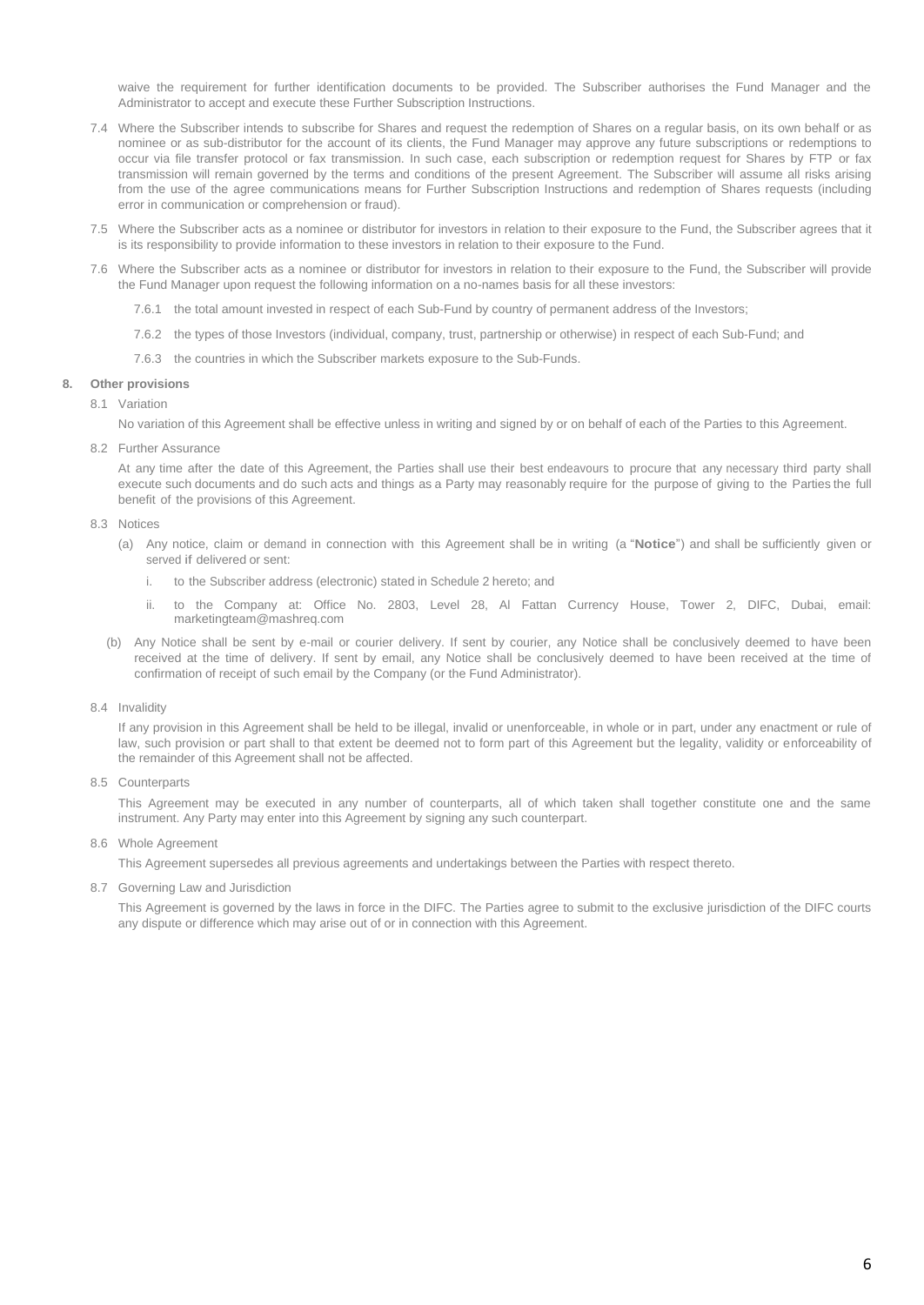**IN WITNESS** of which this Agreement has been signed by the Parties (or their duly authorised representatives) on the date stated at the beginning of this Agreement.

SIGNED by \_

for and on behalf of the Subscriber Name: Title:

SIGNED by \_

The Fund Manager, acting for itself and on behalf of the Company Name: Title: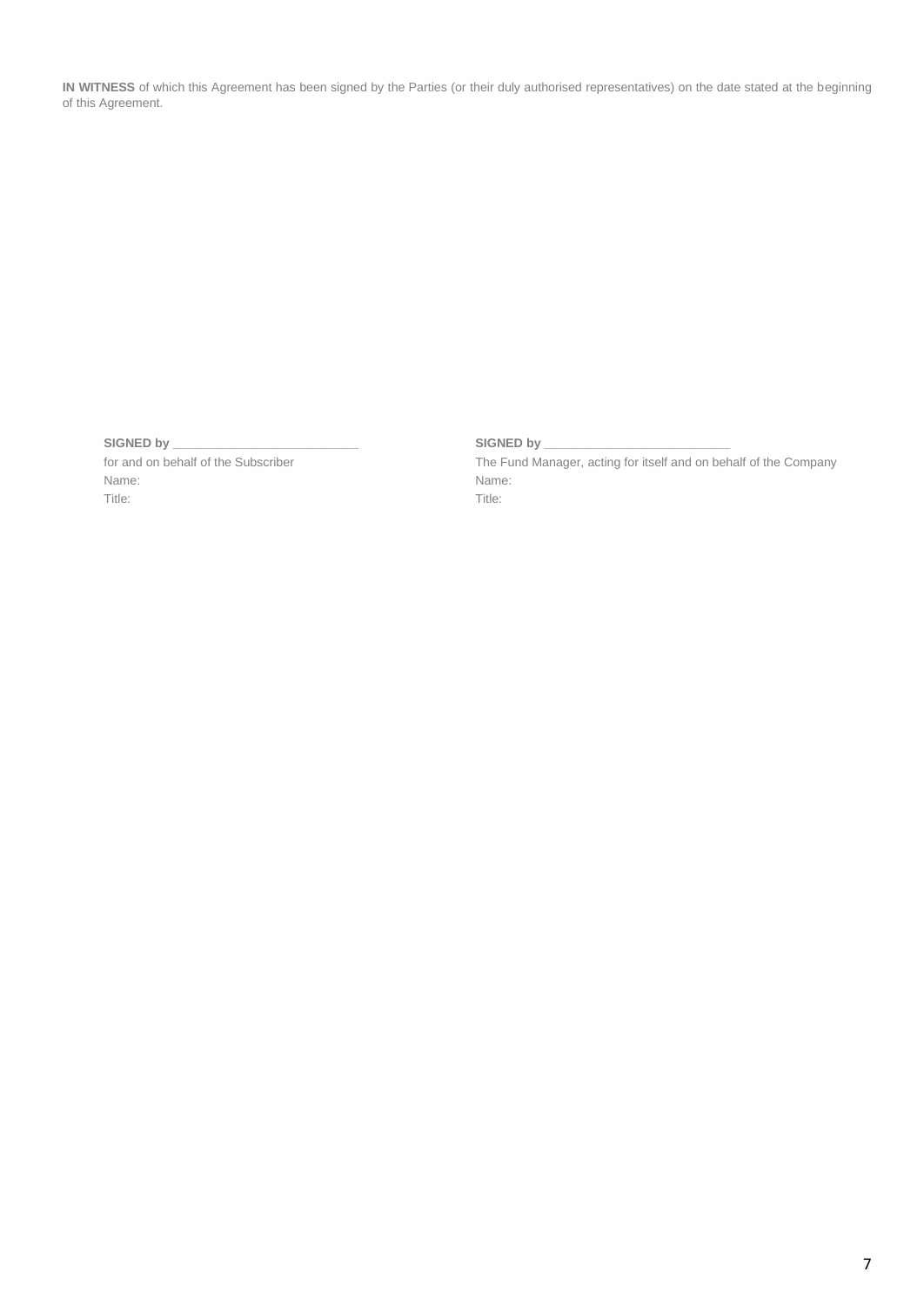**SCHEDULE 1**

(Bank Account Details for Payment of the Subscription Price)

The standard payment details for subscriptions**:**

## **Mashreq Global Conservative Fund**

### **US Dollar Payments**

| Intermediary Bank Name:           | Citibank New York                                                 |
|-----------------------------------|-------------------------------------------------------------------|
| Intermediary Bank Swift Code:     | CITIUS33                                                          |
| Beneficiary Bank Name             | First Abu Dhabi Bank, Abu Dhabi                                   |
| Beneficiary Bank Swift Code:      | <b>NBADAEAACOD</b>                                                |
| Beneficiary Account number        | 36023669                                                          |
| Final Beneficiary Name:           | Mashreg Capital Funds OEIC Plc - Mashreg Global Conservative Fund |
| Final Beneficiary Account Number: | AE130354021203902990079                                           |
|                                   |                                                                   |

## **Mashreq Global Balanced Fund**

#### **US Dollar Payments**

| Intermediary Bank Name:           | <b>Citibank New York</b>                                      |
|-----------------------------------|---------------------------------------------------------------|
| Intermediary Bank Swift Code:     | CITIUS33                                                      |
| <b>Beneficiary Bank Name</b>      | First Abu Dhabi Bank, Abu Dhabi                               |
| Beneficiary Bank Swift Code:      | <b>NBADAEAACOD</b>                                            |
| Beneficiary Account number        | 36023669                                                      |
| Final Beneficiary Name:           | Mashreg Capital Funds OEIC Plc - Mashreg Global Balanced Fund |
| Final Beneficiary Account Number: | AE830354021203902990080                                       |
|                                   |                                                               |

#### **Mashreq Global Growth Fund**

## **US Dollar Payments**

Intermediary Bank Name: Citibank New York Intermediary Bank Swift Code: CITIUS33 Beneficiary Bank Name First Abu Dhabi Bank, Abu Dhabi Beneficiary Bank Swift Code: NBADAEAACOD Beneficiary Account number 36023669 Final Beneficiary Account Number: AE770354021203902990091

Final Beneficiary Name: Mashreq Capital Funds OEIC Plc - Mashreq Global Growth Fund

## **Mashreq Alternative Opportunities Fund**

#### **US Dollar Payments**

Intermediary Bank Name: Citibank New York Intermediary Bank Swift Code: CITIUS33 Beneficiary Bank Swift Code: NBADAEAACOD Beneficiary Account number 36023669 Final Beneficiary Account Number: AE420351001203902990110

Beneficiary Bank Name First Abu Dhabi Bank, Abu Dhabi Final Beneficiary Name: Mashreq Capital Funds OEIC Plc - Mashreq Alternative Opportunities Fund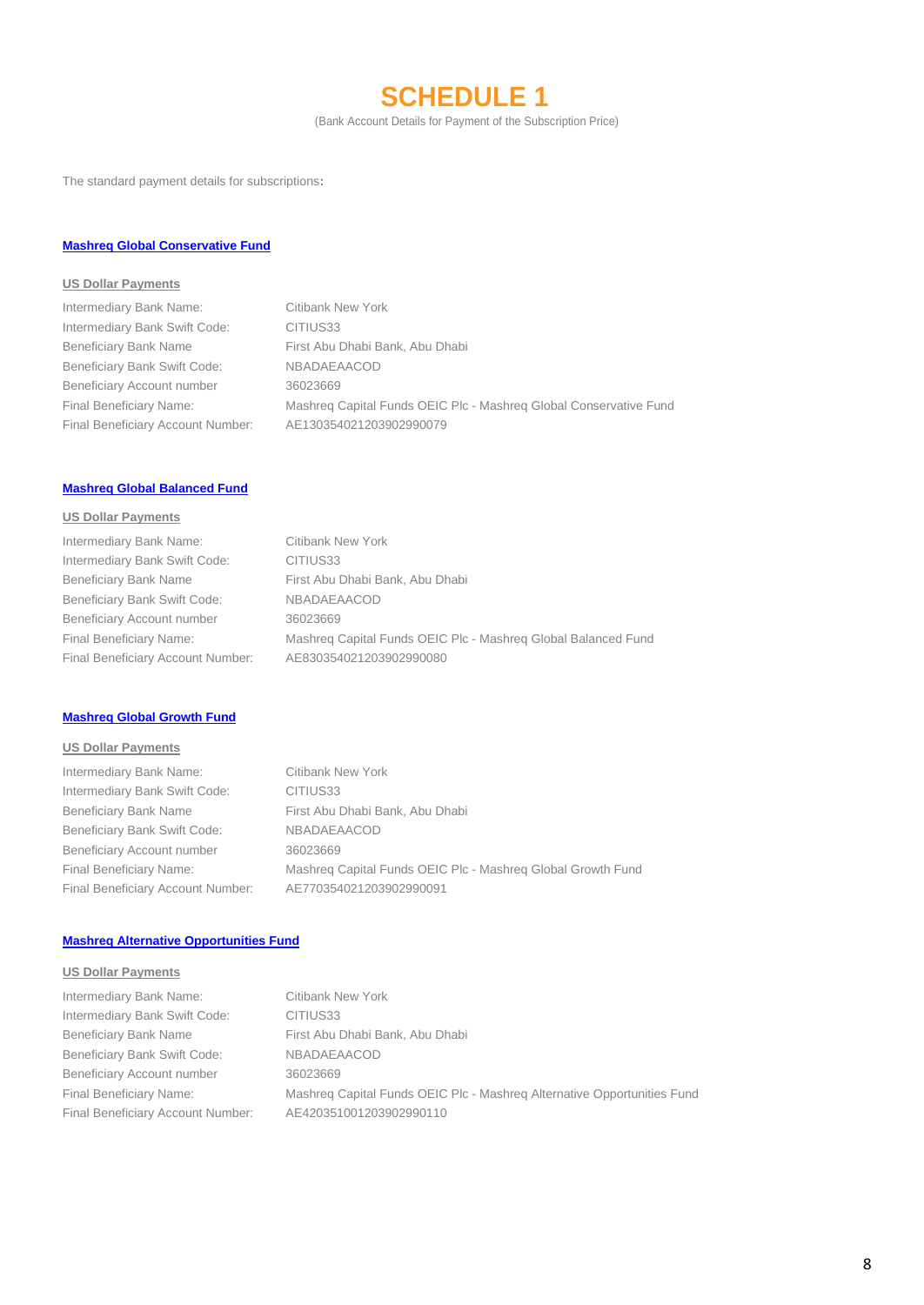## **Mashreq MENA Equity Fund**

## **AED Payments**

Intermediary Bank Name: Central Bank of the U.A.E., Abu Dhabi Intermediary Bank Swift Code: CBAUAEAAXXX Beneficiary Bank Name First Abu Dhabi Bank, Abu Dhabi Beneficiary Bank Swift Code: NBADAEAAXXX Final Beneficiary Name: Mashreq Capital Funds OEIC Plc - Mashreq MENA Equity Fund Final Beneficiary Account Number: AE310351001203902990017

#### **US Dollar Payments**

Intermediary Bank Name: Citibank New York Intermediary Bank Swift Code: CITIUS33 Beneficiary Bank Name First Abu Dhabi Bank, Abu Dhabi Beneficiary Bank Swift Code: NBADAEAACOD Beneficiary Account number 36023669 Final Beneficiary Name: Mashreq Capital Funds OEIC Plc - Mashreq MENA Equity Fund Final Beneficiary Account Number: AE040351001203902990018

## **Mashreq MENA Fixed Income Fund**

#### **AED Payments**

Intermediary Bank Name: Central Bank of the U.A.E., Abu Dhabi Intermediary Bank Swift Code: CBAUAEAAXXX Beneficiary Bank Name First Abu Dhabi Bank, Abu Dhabi Beneficiary Bank Swift Code: NBADAEAAXXX Final Beneficiary Name: Mashreq Capital Funds OEIC Plc - Mashreq MENA Fixed Income Fund Final Beneficiary Account Number: AE850351001203902990015

#### **US Dollar Payments**

Intermediary Bank Name: Citibank New York Intermediary Bank Swift Code: CITIUS33 Beneficiary Bank Name First Abu Dhabi Bank, Abu Dhabi Beneficiary Bank Swift Code: NBADAEAACOD Beneficiary Account number 36023669 Final Beneficiary Name: Mashreq Capital Funds OEIC Plc - Mashreq MENA Fixed Income Fund Final Beneficiary Account Number: AE580351001203902990016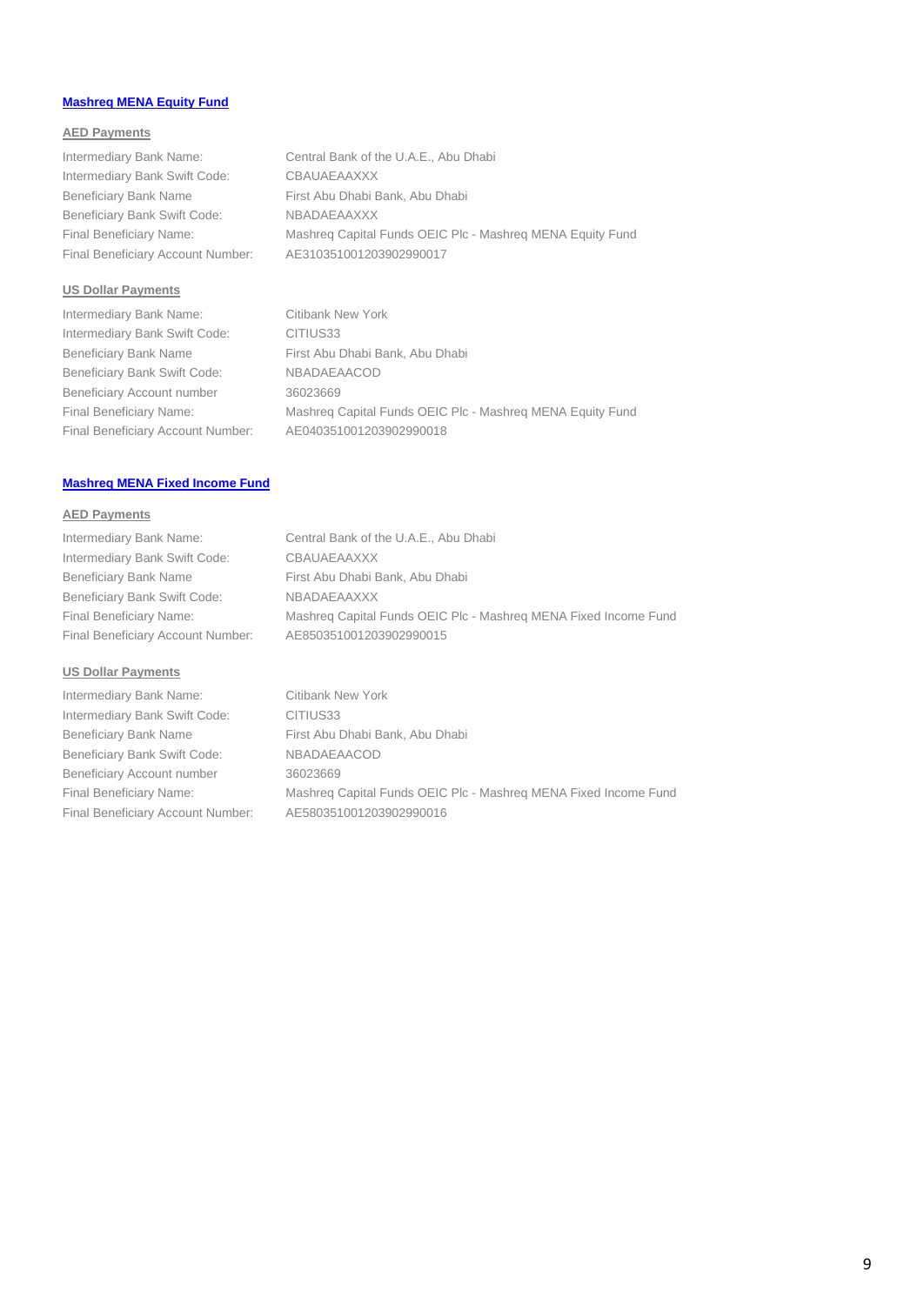## **SCHEDULE 2**

#### (To be completed by the Subscriber)

**Effective 1st January 2017, common reporting standards ("CRS") regulation requires financial institutions such as the Fund Manager or any of its affiliates, to collect and report certain information about the Subscribers' current tax residency, account information and information about its controlling persons, as mandated by the concerned UAE authority. Further information on CRS and disclosure and identification requirements thereon are the subject of a separate Annex, that will be provided to the Subscribers when applicable.**

By signing this Agreement, the Subscriber confirms and agrees that (notwithstanding any other provision in the Agreement):

- 1. the Subscriber will provide additional information or documents that the Company or the Fund Manager need from the Subscriber and that the Subscriber waives any confidentiality rights applicable under data protection, banking secrecy or similar laws in respect of all information that the Fund Manager holds or obtains from the Subscriber which the Fund Manager needs to disclose to comply with its obligations (for itself and for the Company);
- 2. the Subscriber permits disclosure of such information to the tax authorities referred to above and to the tax authority's agents or subcontractors engaged for the purpose of centralising the processing of Subscriber information in another country;
- 3. if the Subscriber does not provide the Fund Manager with information or documents the Company or the Fund Manager needs, the Company may withhold a proportion of the Subscriber's Shares, including profit, paid to the Subscriber as required by any tax authority, compulsory redeem the Subscriber's Shares and/or transfer the Subscriber's Shares to an affiliate of the Fund Manager;
- 4. if the Subscriber asks the Fund Manager to make a payment to an account based at a financial institution which does not participate or comply with the relevant tax legislation, the Fund Manager may be required, and the Subscriber authorises the Fund Manager (acting on behalf of the Company), to withhold certain amounts from the payment and the Fund Manager will inform the Subscriber if this is the case;
- 5. the Fund Manager may transfer the Subscriber's data to another country or countries for processing by and on behalf of the Company and use agents and sub-contractors to process the Subscriber's data to comply with the Company's and Fund Manager's obligations;
- 6. the Fund Manager will not be liable to the Subscriber for any loss the Subscriber may suffer as a result of complying with legislation or agreements with tax authorities in accordance with this provision unless that loss is caused by the Fund Manager's gross negligence, wilful default or fraud as may be finally judicially determined;
- 7. the Subscriber will indemnify the Company and the Fund Manager against any and all loss or damages incurred as a result of the Subscriber's breach or non-compliance with this Agreement or any misrepresentation by the Subscriber of information provided to the Fund Manager; and
- 8. the Subscriber's consent on the above mentioned arrangements will override any contradictory terms or consent provided by the Subscriber under any other agreement with the Company or the Fund Manager, whether before or after the date of signing this Agreement, notwithstanding any clause governing the variation of an earlier agreement with the Company or the Fund Manager.

#### **IDENTITY OF SUBSCRIBER**

|            | <b>Full Name</b> | Country of<br>Citizenship/Incorporation<br>(please mention all) | Place of Birth &<br><b>Country of residency</b> | <b>Customer Information</b><br>File Number |
|------------|------------------|-----------------------------------------------------------------|-------------------------------------------------|--------------------------------------------|
| Subscriber |                  |                                                                 |                                                 |                                            |

Please check all of the boxes that describe the beneficial owner(s) for whose account the Shares of the respective classes are being acquired.

| Individual |
|------------|
|------------|

Personal trust (taxable to grantor) (defined below) Employee benefit plan (trustee-directed) П.

□ Personal trust (other) Fund of funds

- □ Individual retirement account (IRA) (defined below) □ Family partnership
- 
- Private tax-exempt foundation Nominee or sub-distributor Nominee or sub-distributor

Tax-exempt endowment

 $\Box$  Other tax-exempt organisation Employee benefit plan (self-directed)

- 
- □ LLC Charitable trust Business entity (other)
	-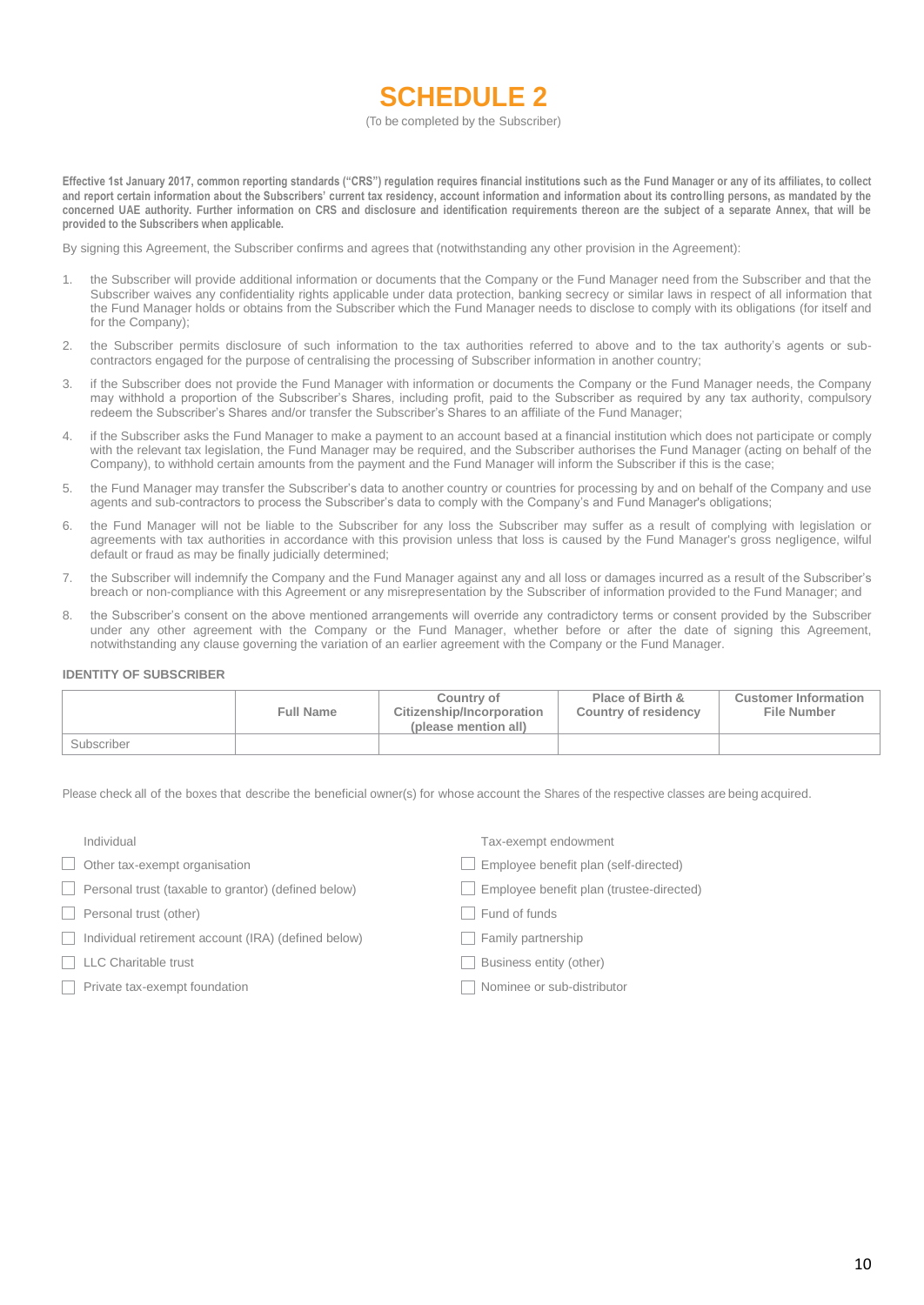## **1. SIZE OF INVESTMENT AND CONTACT INFORMATION**

| Particulars                                                    | Subscriber 1                                          |
|----------------------------------------------------------------|-------------------------------------------------------|
|                                                                | Initial size of investment:                           |
| Amount of Subscription for Class "GC<br>A" Shares              | Continuing Investment:                                |
|                                                                | Yes<br>No                                             |
| Amount of Subscription for Class "GC                           | Initial size of investment:                           |
| <b>B</b> " Shares                                              | Continuing Investment:<br>Yes<br><b>No</b>            |
|                                                                |                                                       |
| Amount of Subscription for Class "GC                           | Initial size of investment:<br>Continuing Investment: |
| I" Shares                                                      | Yes<br>No                                             |
|                                                                | Initial size of investment:                           |
| Amount of Subscription for Class "GB                           | Continuing Investment:                                |
| A" Shares                                                      | Yes<br>No                                             |
|                                                                | Initial size of investment:                           |
| Amount of Subscription for Class "GB<br>B" Shares              | Continuing Investment:                                |
|                                                                | Yes<br>No                                             |
| Amount of Subscription for Class "GB                           | Initial size of investment:                           |
| C" Shares                                                      | Continuing Investment:<br>Yes<br>No                   |
|                                                                | Initial size of investment:                           |
| Amount of Subscription for Class "GB                           | Continuing Investment:                                |
| l" Shares                                                      | Yes<br>No                                             |
|                                                                | Initial size of investment:                           |
| Amount of Subscription for Class "GG<br>A" Shares              | Continuing Investment:                                |
|                                                                | Yes<br>No                                             |
| Amount of Subscription for Class "GG                           | Initial size of investment:                           |
| l" Shares                                                      | Continuing Investment:                                |
|                                                                | Yes<br>No                                             |
| Amount of Subscription for Class "AO                           | Initial size of investment:<br>Continuing Investment: |
| A" Shares                                                      | Yes<br>No                                             |
|                                                                | Initial size of investment:                           |
| Amount of Subscription for Class "AO                           | Continuing Investment:                                |
| <b>B</b> " Shares                                              | Yes<br>No                                             |
|                                                                | Initial size of investment:                           |
| Amount of Subscription for Class "ME<br>AA USD" Shares         | Continuing Investment:                                |
|                                                                | Yes<br>No                                             |
| Amount of Subscription for Class "ME                           | Initial size of investment:                           |
| <b>AA AED" Shares</b>                                          | Continuing Investment:<br>Yes<br>No                   |
|                                                                | Initial size of investment:                           |
| Amount of Subscription for Class "ME                           | Continuing Investment:                                |
| <b>BA USD" Shares</b>                                          | Yes<br>No.                                            |
|                                                                | Initial size of investment:                           |
| Amount of Subscription for Class "ME<br><b>BI USD" Shares</b>  | Continuing Investment:                                |
|                                                                | No<br>Yes                                             |
| Amount of Subscription for Class "ME                           | Initial size of investment:                           |
| <b>BA AED" Shares</b>                                          | Continuing Investment:<br>Yes<br>No                   |
|                                                                | Initial size of investment:                           |
| Amount of Subscription for Class "ME                           | Continuing Investment:                                |
| <b>BI AED" Shares</b>                                          | Yes<br>No                                             |
|                                                                | Initial size of investment:                           |
| Amount of Subscription for Class "MFI<br><b>AA USD" Shares</b> | Continuing Investment:                                |
|                                                                | Yes<br>No                                             |
| Amount of Subscription for Class "MFI                          | Initial size of investment:                           |
| <b>AA AED" Shares</b>                                          | Continuing Investment:                                |
|                                                                | Yes<br>No                                             |
| Amount of Subscription for Class "MFI                          | Initial size of investment:<br>Continuing Investment: |
| <b>BA USD" Shares</b>                                          | Yes<br>No                                             |
|                                                                | Initial size of investment:                           |
| Amount of Subscription for Class "MFI                          | Continuing Investment:                                |
| <b>BI USD" Shares</b>                                          | Yes<br>No                                             |
|                                                                | Initial size of investment:                           |
| Amount of Subscription for Class "MFI<br><b>BA AED" Shares</b> | Continuing Investment:                                |
|                                                                | Yes<br>No                                             |
| Amount of Subscription for Class "MFI                          | Initial size of investment:                           |
| <b>BI AED" Shares</b>                                          | Continuing Investment:<br>Yes<br>No                   |
|                                                                | Initial size of investment:                           |
| Amount of Subscription for Class "MFI                          | Continuing Investment:                                |
| <b>CA USD" Shares</b>                                          | Yes<br>No                                             |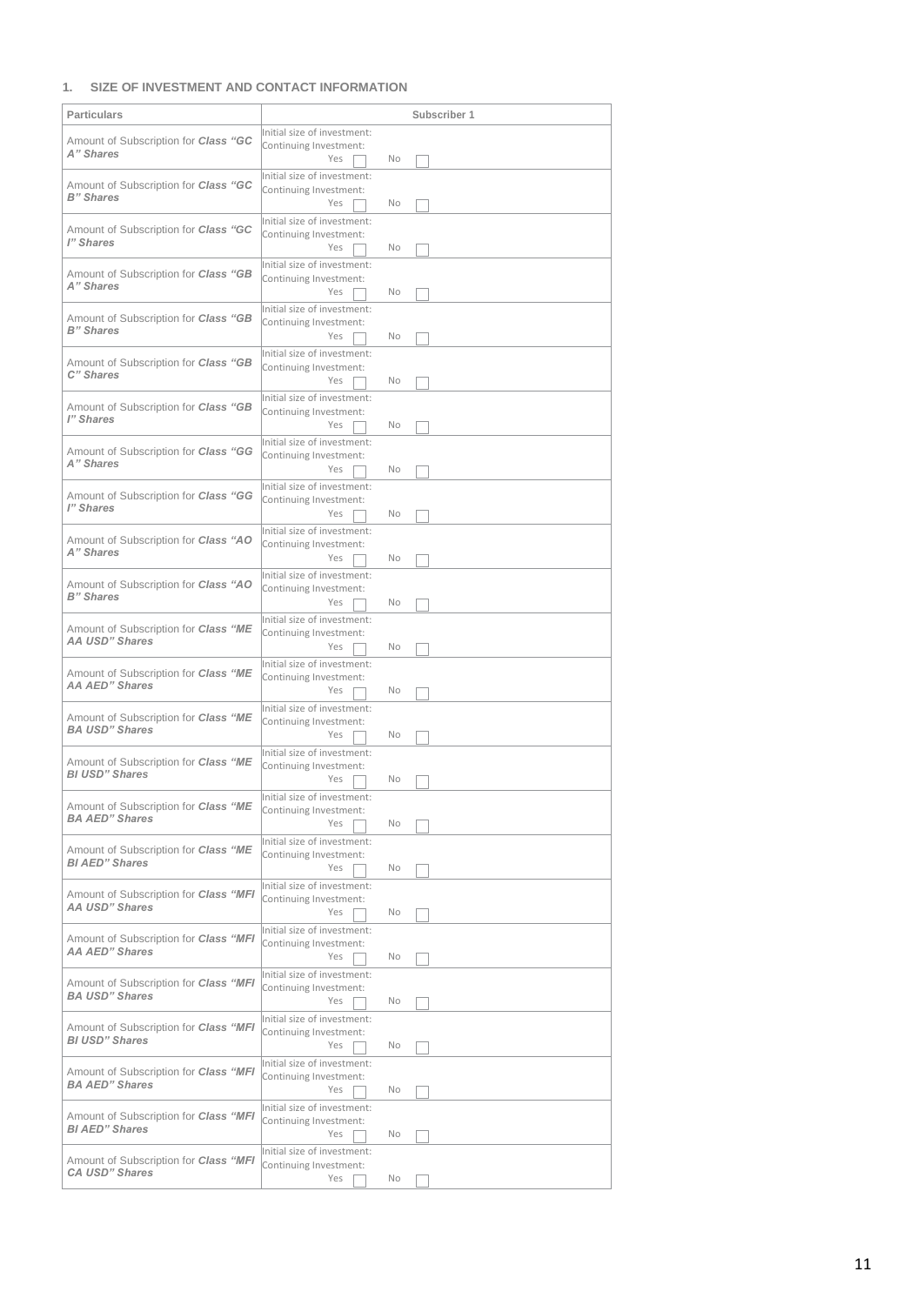| Name                                       |  |
|--------------------------------------------|--|
| Address (registered office or residential) |  |
| Communication                              |  |
| Address<br>(If different from above)       |  |
| Telephone Number                           |  |
| Fax Number                                 |  |
| E-mail Address                             |  |

#### **2. REMITTING BANK OR FINANCIAL INSTITUTION**

Please identify the bank or other financial institution (the "**Wiring Institution**") from which payments in respect to the Subscriber will be wired. Note that any amounts paid to the Subscriber will be paid to the same account from which payments in respect of the Subscriber's investment were originally remitted, unless the Fund Manager agrees otherwise.

|    | Name of Wiring Institution:                                                                                     |                                                                                                                                                                                                                                                                      |
|----|-----------------------------------------------------------------------------------------------------------------|----------------------------------------------------------------------------------------------------------------------------------------------------------------------------------------------------------------------------------------------------------------------|
|    | Bank Address:                                                                                                   |                                                                                                                                                                                                                                                                      |
|    | ABA, Chips or SWIFT Number:                                                                                     | ,我们也不会有什么。""我们的人,我们也不会有什么?""我们的人,我们也不会有什么?""我们的人,我们也不会有什么?""我们的人,我们也不会有什么?""我们的人                                                                                                                                                                                     |
|    | Correspondent Bank Name:                                                                                        | <u> 1989 - Johann Stoff, amerikansk politiker (* 1908)</u>                                                                                                                                                                                                           |
|    |                                                                                                                 |                                                                                                                                                                                                                                                                      |
|    | Account Name/Title:                                                                                             | ,我们也不能在这里,我们也不能会在这里,我们也不能会在这里,我们也不能会在这里,我们也不能会在这里,我们也不能会不能会。""我们,我们也不能会不能会不能会不能会                                                                                                                                                                                     |
|    | Account Number:                                                                                                 |                                                                                                                                                                                                                                                                      |
|    | IBAN Number (if applicable):                                                                                    | <u> 1989 - Johann Stoff, amerikansk politiker (* 1908)</u>                                                                                                                                                                                                           |
|    | For Benefit of [Subscriber Name]:                                                                               | and the control of the control of the control of the control of the control of the control of the control of the                                                                                                                                                     |
|    | Is the Subscriber a customer of the Wiring Institution?<br>$\Box$ No<br>Yes                                     |                                                                                                                                                                                                                                                                      |
|    | If you responded "No", please contact the Fund Manager for additional information that may be required.         |                                                                                                                                                                                                                                                                      |
|    | Is the Subscriber a customer of the Fund Manager or one of its subsidiaries or affiliates?<br>$\Box$ No<br>Yes  |                                                                                                                                                                                                                                                                      |
|    | for transfer to the bank account of the Company?<br>$\Box$ No<br>Yes                                            | If you responded "Yes," do you authorise the Fund Manager to deduct the requisite amount from your account with them (as detailed above)                                                                                                                             |
|    | gafi.org/pages/aboutus/membersandobservers/.                                                                    | If the Wiring Institution is not located in a FATF member country, the Fund Manager (or its agents or service providers) may require additional<br>information. For a current list of FATF members refer to the OECD website at www.OECD.org or see http://www.fatf- |
| 3. | <b>SOURCE OF FUNDS</b><br>Identify the original source of funds or assets for investing (check all that apply): |                                                                                                                                                                                                                                                                      |
|    | Employment/Payroll                                                                                              | <b>Pension/Retirement Funds</b>                                                                                                                                                                                                                                      |
|    | <b>Operating Business</b>                                                                                       | Loan(s)/Financing(s)                                                                                                                                                                                                                                                 |
|    | Gift(s)                                                                                                         | Divorce or other Legal Settlement                                                                                                                                                                                                                                    |
|    | Inheritance                                                                                                     | Sale of Assets (other than securities)                                                                                                                                                                                                                               |
|    | Savings (please specify)                                                                                        | Other (please specify)                                                                                                                                                                                                                                               |